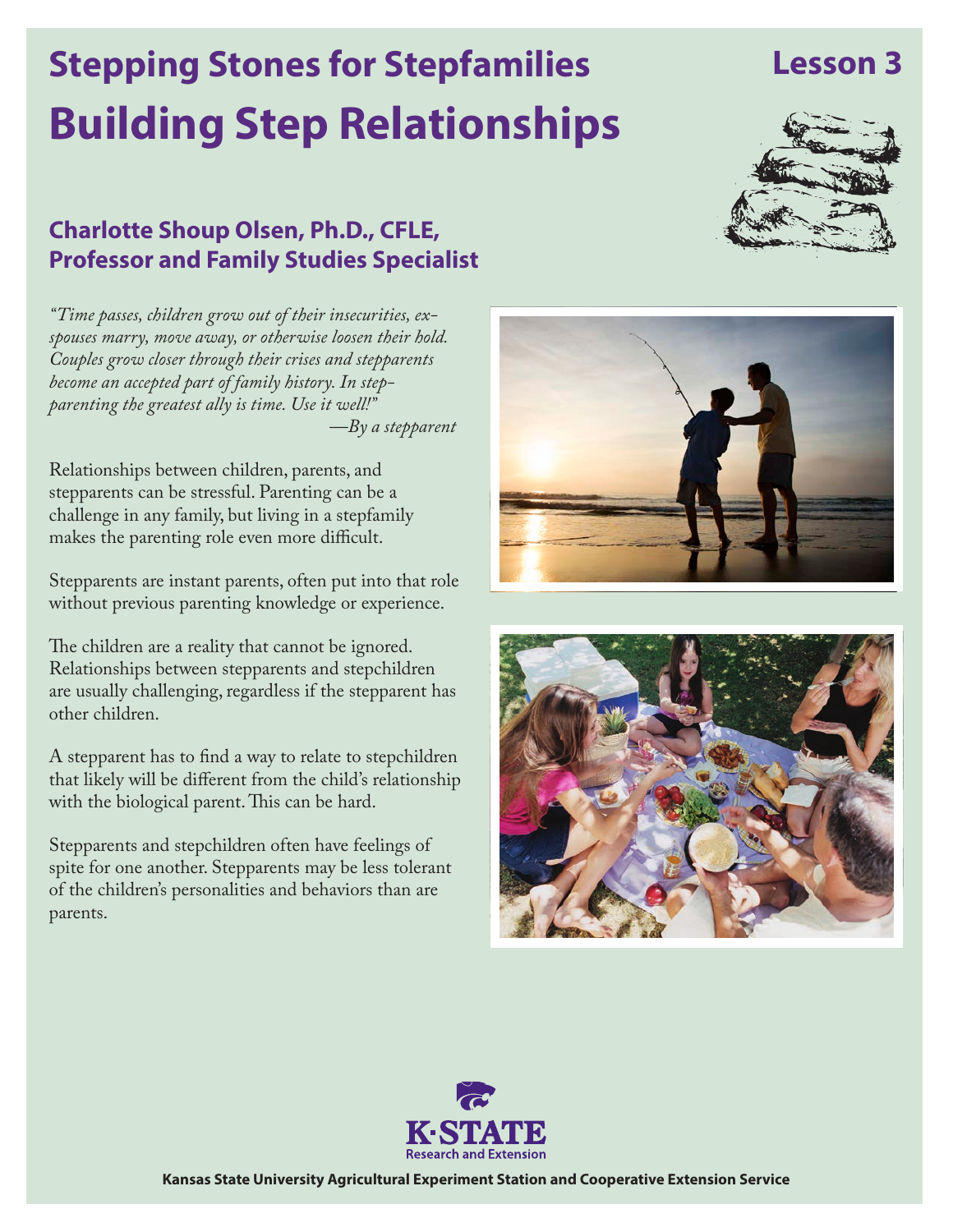The stepparent can feel like an outsider. The stepparent's feelings may come from knowing the parent and children usually have closer ties and a longer history. Children know what is expected from them and they know what to expect from the parent.

Stepchildren may feel the stepparent is an unwanted intruder into their family life. They also can feel like outsiders when the parent gives attention to the new stepparent.

By spending time together as a stepfamily, these feelings will ease as relationships develop. It is also important to spend time with each child alone, especially in noncompetitive activities. Go for a walk or a bike ride together. Do something natural, but do not force togetherness with your new stepchildren, especially with teenagers.

Getting to know your stepchildren will calm their fears about the changes likely to occur. It also may come as a relief to you to know many changes and challenges are normal when two families with different experiences and expectations come together.

As Lesson 1 indicated, "instant love" is unrealistic. The expectation that "instant love" will occur between stepparent, stepchildren, and step-siblings is not fair.

Some researchers say it takes four years or more to develop a sense of caring and unity in stepfamilies. Children in early adolescence are likely to have the hardest time adjusting.

Establishing small realistic goals for the stepparentstepchild relationship is important. Showing affection and disciplining your stepchildren will likely come gradually. In a new stepfamily, stepparents who take a reserved approach with these two issues for the first couple of years will likely experience fewer conflicts and frustrations.

Additionally, as a couple, you may limit the amount of affection that is shown toward one another when the children are present. Displays of affection between a stepparent and a parent are often difficult for children to accept.

Stepchildren may see this affection as competition for their parent's love. Stepchildren may feel the stepparent is trying to replace the absent parent.

Teenagers may be embarrassed about this public display of sentiment since they are dealing with their own developing sexuality.

Legal relationships do not occur naturally in stepfamilies. The lack of a legal relationship between stepparents and stepchildren makes the stepparent role confusing and frustrating. There is a loss of status.

Without written authority, stepparents can't legally approve emergency medical care. Likewise, they legally cannot request school records or sign important papers.

Stepparents are often given responsibility for the children, but without legal authority. Because of this, stepparents may have feelings of resentment and may be less involved.

Talking with your partner about your feelings and frustrations concerning legal issues that pertain to stepchildren is encouraged. This will also help you clarify your stepparent role.

# **Stepping Stone: Recognizing that a Stepparent Benefits from the Partner's Support**

Parents can help stepparents by assisting them in getting to know each child as an individual. Sharing past stories, pictures, and home videos of the children's past might be helpful. When sharing the children's history, be aware even the presence of the other parent in pictures may cause the stepparent to feel a bit uncomfortable.

Stepparents need someone to listen to and support them as they adjust to their new roles. Listening to your partner who is having difficulty with your child can be extremely uncomfortable.

It is important you acknowledge the feelings of the stepparent, even if you do not agree. Ignoring or downplaying the situation will likely increase tension. It does not allow the family to move toward unity.

Couples need to set aside time each week to problem solve and make plans for their family. But keep in mind that some problems in relationships cannot be solved.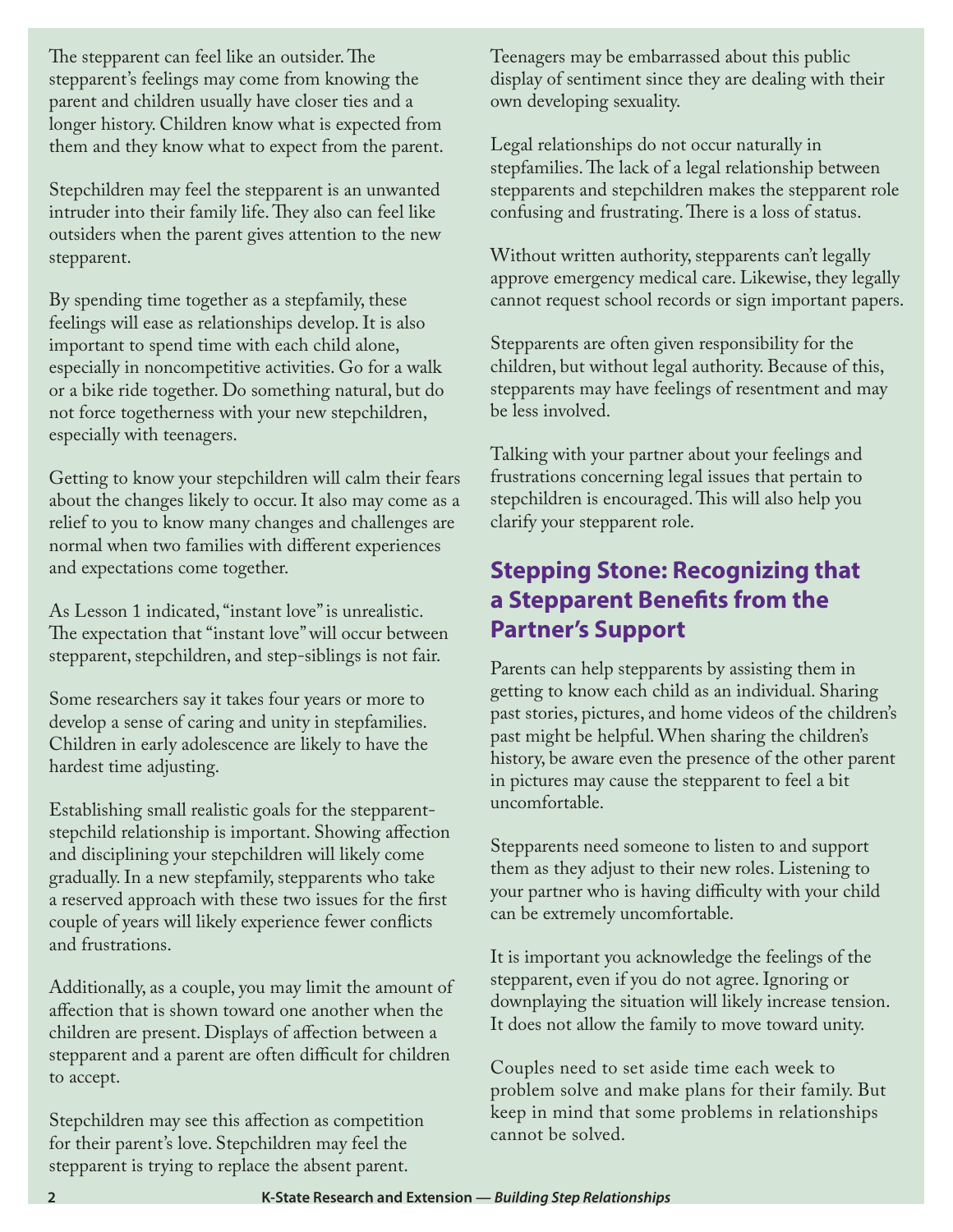Some problems just do not go away. For instance, an absent parent may continue to be very hostile to the new stepparent. You have to learn how to deal with these types of problems in a satisfactory manner. It will take much time and patience.

Knowing your partner cares about how you feel about family issues is important to a stepparent. A parent can lead discussions, helping define roles and expectations between the stepparent and the stepchildren.

Another way to support a stepparent is for the partner to provide written authority that authorizes the stepparent to approve emergency medical care for the stepchild. This is especially important when minor children are involved. The stepparent may feel more valued and appreciated in the relationship if this role is clearly defined. It will likely lead to more involvement with the stepchildren.

Parents and stepparents should learn as much as possible about child development and effective parenting, especially for stepfamilies. Read books, participate in parenting classes, or join support groups — all of these can be done together and would invite communication.

# **Stepping Stone: Adjusting to the Stepparent Role**

Stepmothers usually receive more pressure and less social support than other stepfamily roles. Research on stepfamilies indicates stepmothers have the most difficult role in the stepfamily.

Fairy tale stereotypes of the "wicked stepmother" only make a difficult role seem impossible. This myth combined with social expectations that women are more nurturing and effective with children sets up many stepmothers for failure.

Stepmothers may jump in too fast, especially those with no children of their own. She may overwhelm or scare her stepchildren with the attention she gives them. She may refrain from enforcing family rules and disciplining in fear of appearing too harsh.

Stepmothers may have the most difficulty building a relationship with a stepdaughter. There is generally less affection, less respect, and less acceptance in this

relationship than in other stepfamily relationships. The daughter may resent the stepmother's closeness with her father.

This is especially true if the father and daughter had a strong relationship prior to the stepfamily. The stepmother's attempts to fulfill her role in the stepfamily may be perceived by the stepdaughter as efforts to replace her mother.

Society expects mothers to know all the answers about their children. Stepmothers are often asked to provide information about stepchildren they don't know. This often causes the stepmother to feel inadequate and frustrated.

Stepmothers tend to hold on to the "wicked stepmother" myth longer than other family members. Accepting the fact stepparents normally have different feelings towards stepchildren than they do their own may help the stepmother resolve feelings of guilt.



**K-State Research and Extension —** *Building Step Relationships* **3**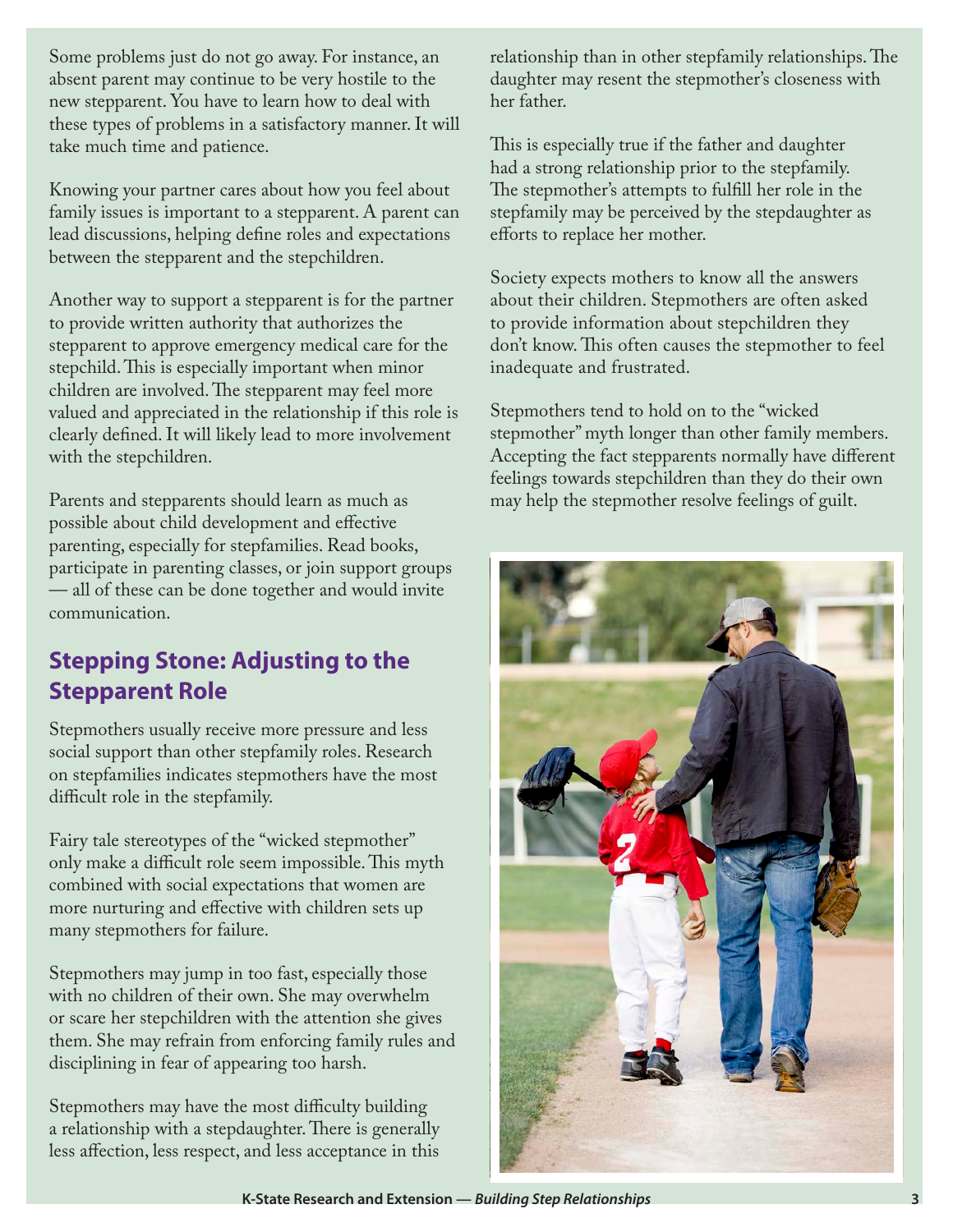

Also as a stepmother, you should not anticipate signs of appreciation from stepchildren for work you do for them. That is not a common habit. Children generally do not express open appreciation even to biological parents.

The stepfather role gets less attention and tends to have more social support than the stepmother role. Stepfathers are generally less involved in parenting than are stepmothers. Although stepfathers may have fewer demands placed on them, they still must establish their place in the new stepfamily.

Establishing an acceptable level of authority in the family is a challenge for stepfathers. Many men are unsure about the degree of authority they have as a stepfather. The ages of the children influence how much the stepfather will assume in the stepfamily. The older the stepchildren, the more difficult it becomes.

For the first couple of years, stepfathers are advised to take a reserved or secondary parenting role. Stepfathers who find fulfillment in being supportive of their partners in the parenting role will experience fewer conflicts and more enjoyment in their new family.

Stepfamilies that have established fair roles, rules, and responsibilities that are consistently enforced tend to be happier and have fewer confrontations. It is important that the stepfather is involved in helping establish these rules and responsibilities.

Knowing when and how to show affection for stepchildren is difficult for many stepfathers. Stepchildren's values and their sense of what's right and wrong have been determined by another set of

parents. A stepfather may feel uncomfortable showing affection or relating emotionally to stepchildren.

The relationship of stepfathers to stepdaughters is especially sensitive. What would be viewed by a biological family as normal affection and emotional support can easily be misinterpreted as sexual advances and inappropriate contact in stepfamilies.

Stepparents need to honor the privacy needs of stepchildren. Closed doors should be respected, especially with the adolescent child. You may need to give more attention to your clothing around the house. Using a robe may become a new habit when in the presence of your stepchildren.

Stepparents will become comfortable with the appropriate level of displaying affection by:

- • Establishing open communication with stepchildren.
- Respecting each other's space.

The financial support in stepfamilies can be difficult. Stepparents usually are not legally required to support stepchildren.

This can lead to conflict over the available money. This conflict is made even more difficult if there are extreme differences in how you and your partner budget and spend money.

Children do not help the situation. Stepchildren and natural children tend to "keep count" of how much is spent. When a stepfather is viewed as favoring his children over his stepchildren or vice versa, there is a greater potential for conflict, disagreement, and behavior problems.

The absent parent also might contribute to the problem. Child support payments might be irregular or nonexistent, or the opposite could happen. The absent parent might shower his child with gifts and excessive money.

Communication is the key to dealing with tough financial issues. You and your partner will need to reach a consensus on how money decisions are made and who pays for what and how much.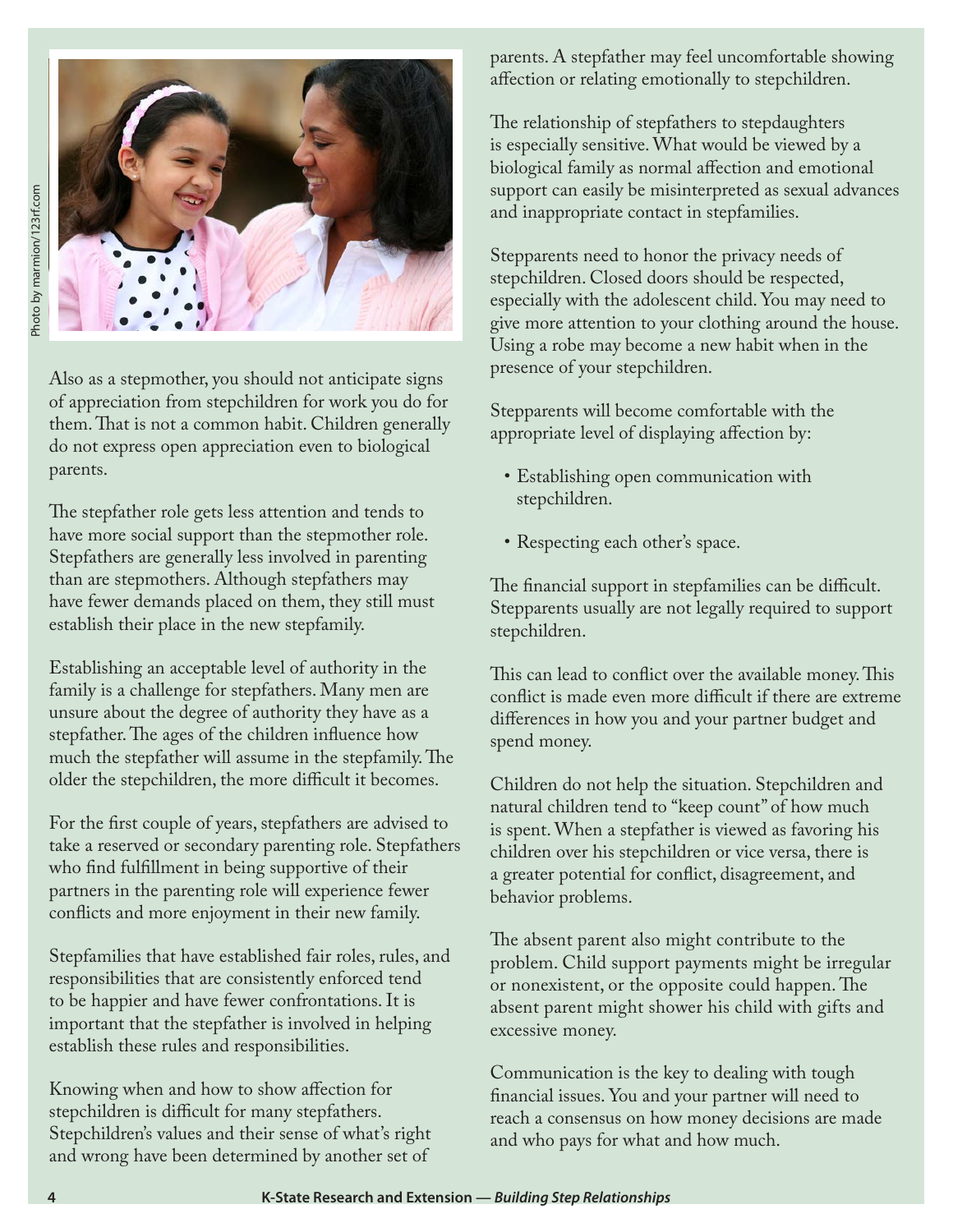You will need to make contingency plans if child support is not available from the absent parent. Financial management is a difficult process. It will take time to compromise differing values on spending and saving. Lesson 5 gives more details on financial and legal matters.

Guilt is common for many stepparents, and can come from many sources. You could experience guilt feelings for spending more time with stepchildren than with your own children. Guilt feelings may occur over financial support issues. If you are unable to meet the emotional needs of your partner and establish a respectful relationship with your former spouse, you may experience guilt.

Stepparents come into a stepfamily with idealistic hopes and dreams. These hopes and dreams are often too high and are unreasonable. But a stepparent can take significant steps to help the family adjust to its challenges.

# **Stepping Stone: Becoming a Confident Stepparent**

The stepparent role takes time to establish. Be patient with the process. Here are strategies that can help you define and feel confident in your role as a stepparent.

### *Be a confident stepparent*

Accept your stepparent role. You are not a substitute parent for your stepchildren no matter how absent the other parent may be. Slowly start developing your unique role and relationships with your stepchildren.

Allow time for the stepchildren to accept and get to know you.

All strong, caring relationships take time. Schedule time to do things with each child as well as the entire family. Be attentive to what your stepchild likes to do and build upon this knowledge when suggesting activities to do together.

#### *Communicate with your partner*

Discuss and agree upon reasonable expectations for your role. Be supportive of each other on issues of:

• discipline,

- • family rules, and
- responsibilities.

#### *Accept the child's other parent*

You may never like the child's other parent, but you have to recognize that you cannot erase that biological bond.

There is no room for criticism in front of the children. This will only lead to more problems and will hurt the children.

#### *Learn to respect and accept your stepchild*

Be realistic in your hopes and desires. Developing a relationship with respect for each other will take a lot of effort and compromise. Loving your stepchild as your own is difficult, maybe even impossible, so don't expect it to happen quickly.

#### *Slowly establish your role of authority*

This is especially important if your stepchildren are in their teens.

#### *Being a good role model is more beneficial than harsh discipline*

Be prepared to support your partner in discipline matters. The two of you need to work together so you gradually assume more discipline for your stepchildren as time progresses.

#### Just go slowly.

#### *Do not think you are the cause of everything that goes wrong*

All parents have problems and disagreements with their children, especially teenagers. It is normal. Remember, you are not responsible for every emotional change and problem your stepchildren experience.

#### *Work with your partner, stepchildren, and children on the division of household tasks*

Establish family rules and split household chores in a way satisfactory to everyone, especially your partner.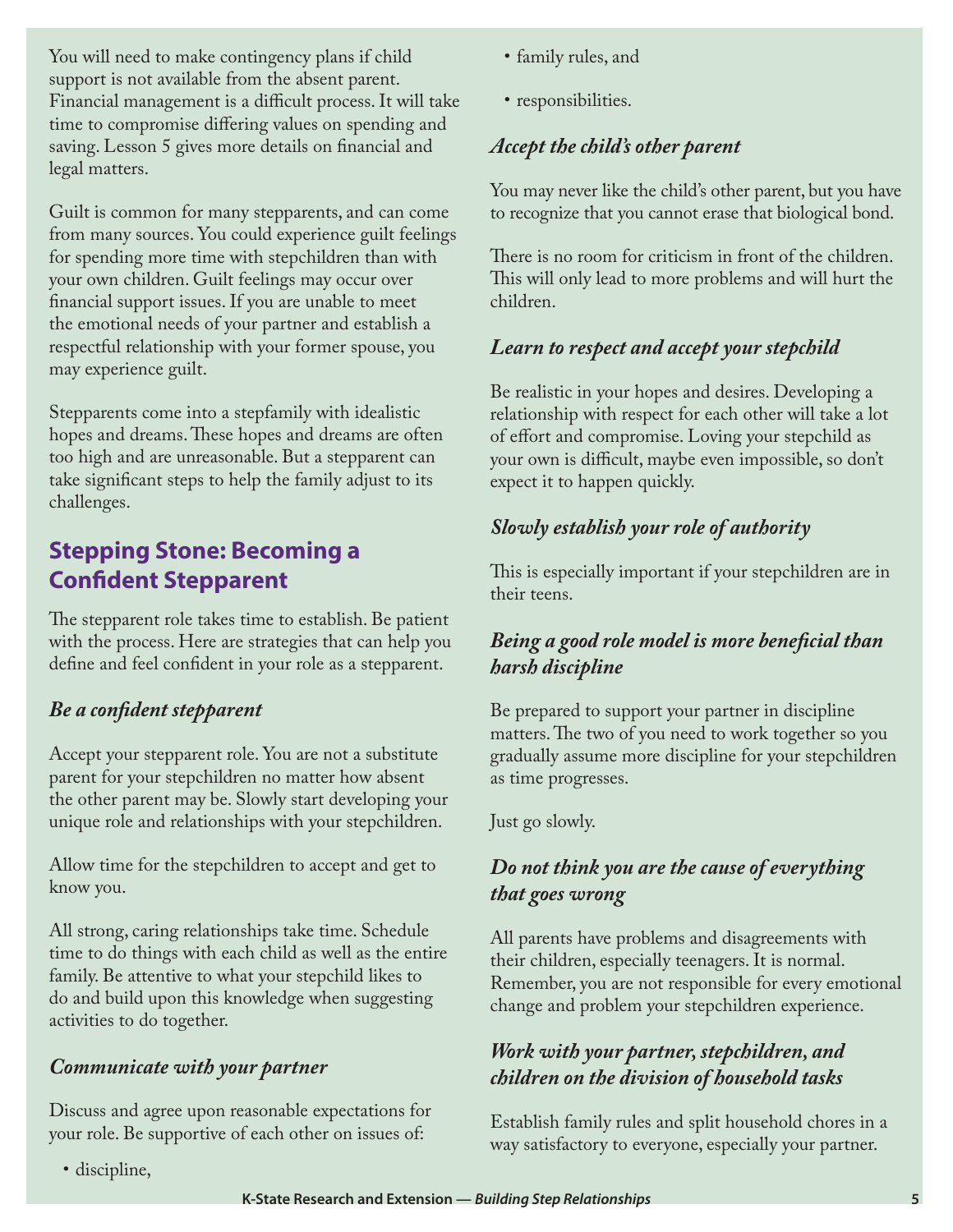#### *Encourage the parent and the children to spend time together without you*

This will help your stepchildren gain confidence and respect for you.

#### *Build unique stepfamily traditions and celebrations*

This will help develop memories and family trust. For example, your family might decide each child will have a 'birth week' rather than just a birthday. This new tradition helps to accommodate celebrations and reduces tension with the absent parent and other relatives. It can be a delight to the child who has a longer period of time to celebrate.

Despite all the challenges that, at times, may be stumbling blocks, stepfamilies are still worth it.

After two or more years, the family will begin to stabilize. After a few more years, the family will begin to have a sense of belonging to a new and different family.

Children eventually adapt and reposition themselves within the new family. They benefit by learning to respect and value differences.

Because of the double exposure to lifestyles, values, role models, parenting styles, and skills, children can be better prepared for the realities of life.

# **Week 3 Activities**

### *1 — Becoming aware of family wishes*

For this activity, have a large piece of paper, scissors, glue or paste, and old magazines ready.

- Ask each family member to think about things they want for their stepfamily.
- • Look through the magazines to find pictures that represent these things.
- Have each person cut out their pictures. A parent or older brother or sister may need to help young children. After each family member has found several pictures, ask each person to share what the pictures represent to them in terms of what they

want for your stepfamily. The older members of the family may choose more symbolic things while young children may pick pictures of possessions. Everyone's pictures need to be valued and accepted.

- Arrange all of the pictures on the large piece of paper. Paste them to create a collage of "Family Wishes." Display it in a prominent place in your home.
- • Talk about what each family member can do this week to begin working toward these wishes. Think of very small steps.

#### *2 — Recognizing your stepparent challenge*

- • Write down on blank paper the issues, conflict, concerns, and challenges you are experiencing in your stepfamily. If possible, rank the top three or four items you listed.
- • Look at the strategies listed in this lesson. Try and identify which strategies might help you with your issues.
- Add your own strategies to the list.
- Share and discuss your lists of issues and strategies with your partner and/or another stepparent or friend.
- • Choose one strategy to focus upon during this week.

# **References**

Ganong, L. H., & Coleman, M (2004). *Stepfamily relationships: Development, dynamics, and interventions.*  New York: Kluwer Academic/Plenum Publishers.

Gottman, J. (2012). *Why marriages succeed or fail… and how you can make yours last.* New York: Simon & Schuster.

Pasley, K., & Garneau, C. (2012). "Remarriage and stepfamily life." In F. Walsh (Ed.), *Normal family processes: Growing diversity and complexity.* New York, New York: The Guilford Press.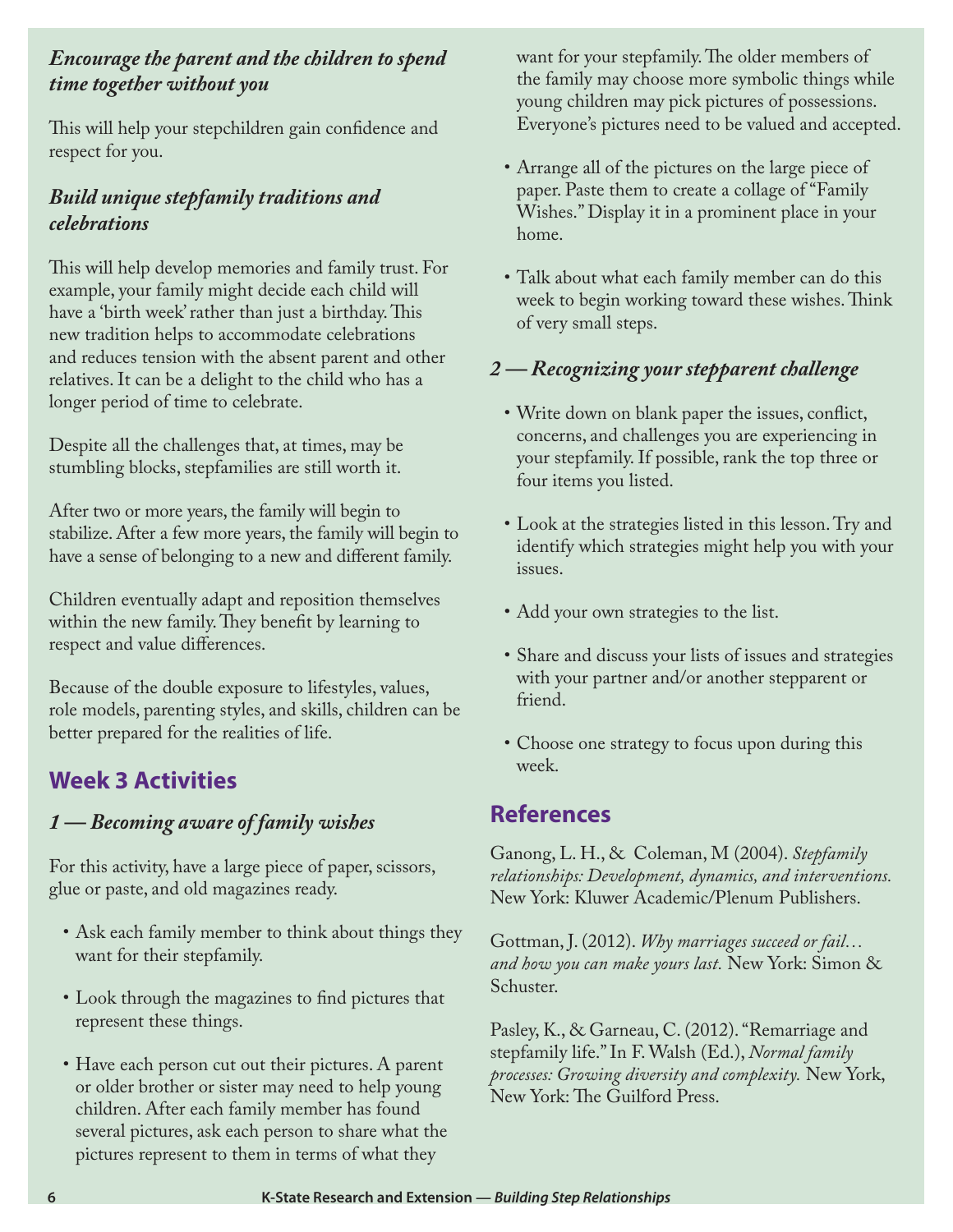## **Acknowledgments**

**Notes to Myself**

*Building Strong Stepfamilies*, a seven-part letter series written by Judith J. Winckler, Cornell University Cooperative Extension, Broome County, New York, 1992, was used as a primary resource for the original publication series which was supported by a grant from the United Methodist Health Ministry Fund, Hutchison, Kansas.

Thanks to Gayle Price, the original author of this lesson. *Stepping Stones for Stepfamilies, Lesson 3: Building step relationships.* (1997) Manhattan, KS: Kansas State University Agricultural Experiment Station and Cooperative Extension Service.

Thanks to Elizabeth Brunscheen-Cartagena for reviewing this lesson and translating it into Spanish.

### **Author**

Prepared by Charlotte Shoup Olsen, Ph.D., CFLE, Extension Specialist, K-State Research and Extension and Kansas State University School of Family Studies and Human Services.